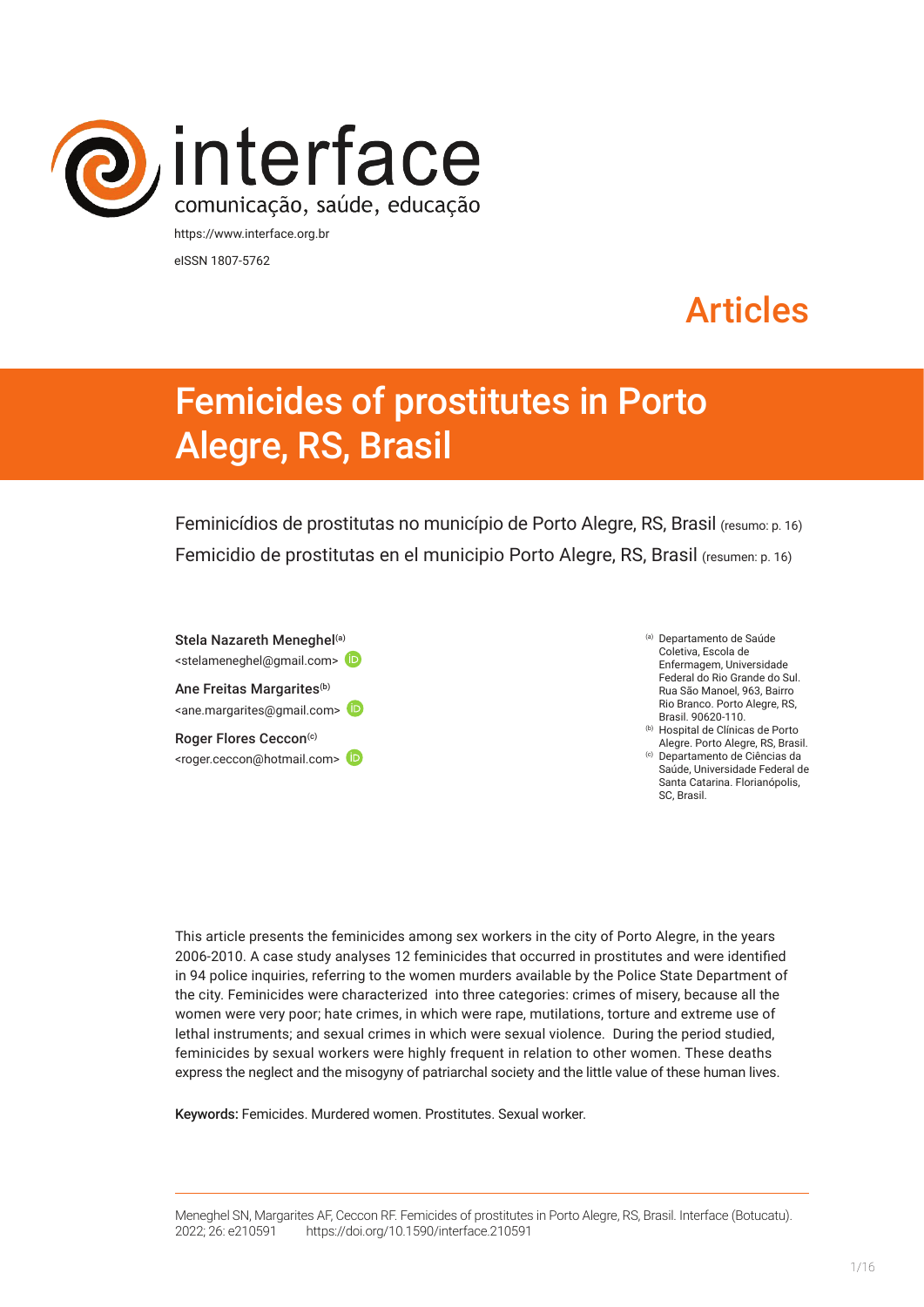# **Introduction**

 $\bullet$ 

Female prostitution is characterized as commercialization of sex, an activity in which male power is legitimized by a financial transaction in which the payer has unrestricted access to the woman's body. It has been common along history, but only capitalism have linked prostitution and money, in such a way that it has intensified the exploitation and disposal of sex workers<sup>1</sup>.

In contemporary societies, sexual exploitation of young people, forced and bonded prostitution, trafficking in women, and pornography constitute one of the most profitable businesses worldwide. On the other hand, trading sex for money is a survival alternative for poor, racialized young women in patriarchal societies where the state does not guarantee rights, including education, employment, income, and social protection<sup>2,3</sup>. In this system, women have little or no power regarding the control of the activity and are mostly exploited by middlemen.

Patriarchy is a power system in which men are in superiority, and women are given the status of subordinates. Patriarchal ideology ensures male sexual access to the use of both feminine and feminized bodies, cements the social role of women, enhances the unequal power relations between the sexes, granting men the right to access sex when and how they want it, supplying sexual fantasies through pornography and the purchase of sexual services from women used as commodities<sup>4</sup>. For Carole Pateman<sup>5</sup>, prostitution expresses the condition of social and political inferiority of women, so the prostitute sells her body in the capitalist market, therefore selling herself.

It is estimated that there are 40 to 42 million women practicing prostitution worldwide, 75% between the ages of 13 and 25, most of them victims of human trafficking<sup>6</sup>. Prostitution is more prevalent in places where the social protection network is precarious or nonexistent, where gender relations are marked by strong inequalities, and where access to education and job markets are difficult for women<sup>7-9</sup>.

There are factors in poor and peripheral countries, such as poverty, low levels of education, lack of job skills, absence of social support networks, and/or the presence of armed conflicts that make young women more susceptible to being recruited for sex work. They are more exposed to violence, which, in many situations, begins in childhood with the use of physical force, abuse, and sexual exploitation<sup>6</sup>.

In Brazil, albeit the changes incorporated by Law No. 12,015 of 2009 in the Criminal Code of 1940, recognizing the right to freedom of choice and protection of sex workers, there is a lack of firm support for these workers<sup>10-12</sup>.

Gender-related murders of women are called feminicides, a political and legal term characterized by the exercise of unequal power relations between the sexes that culminate in the death of one or more women<sup>13,14</sup>. More than half of all murders of women correspond to feminicides, and among the countries with the highest rates are Guatemala, Honduras, and El Salvador, in Central America<sup>15</sup>, where sexual exploitation of girls is also high<sup>16</sup>. Brazil also ranks fifth worldwide<sup>17</sup>.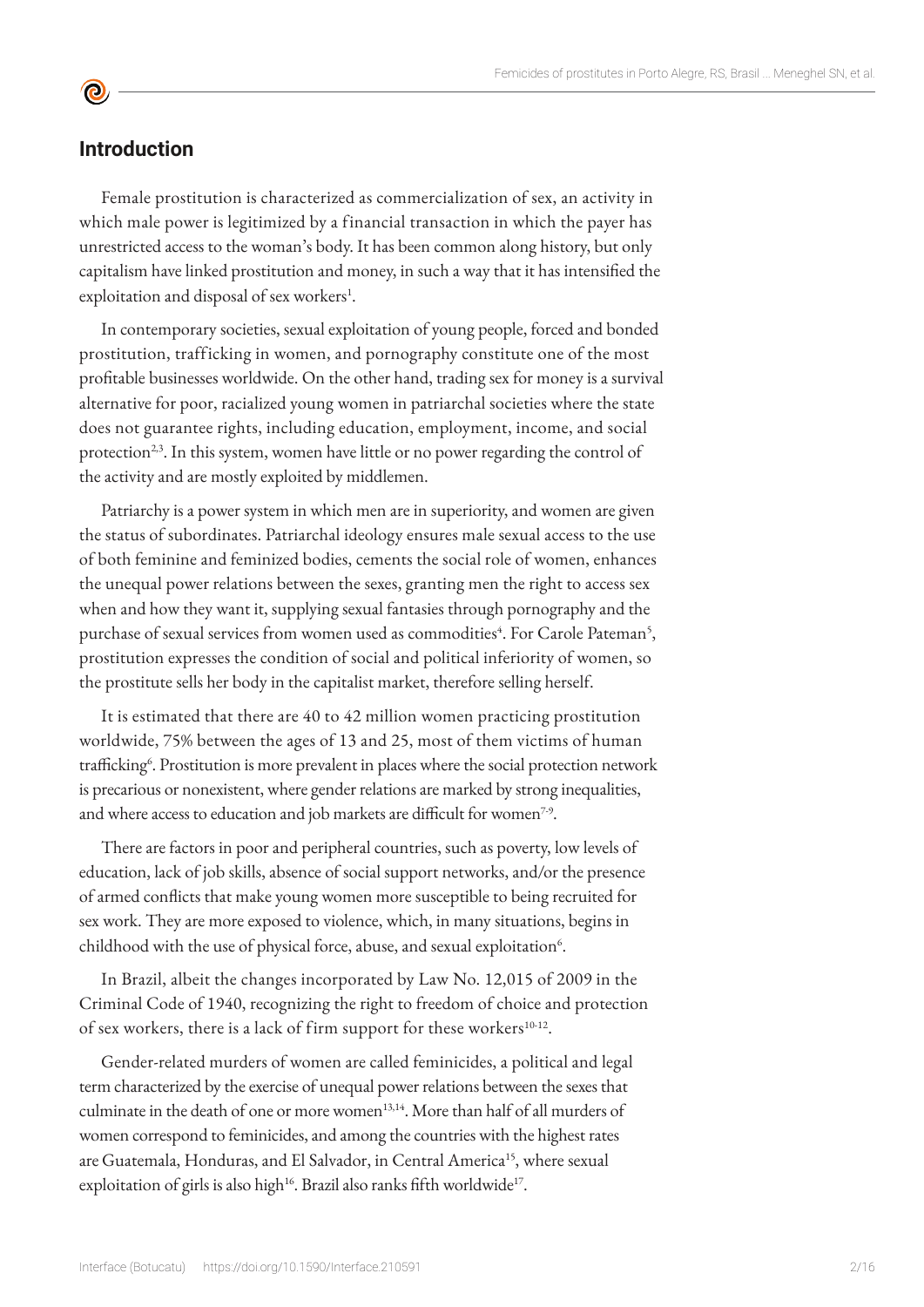Sex workers are at a higher risk of being victims of feminicide and *post-mortem* mutilation. In Italy<sup>18</sup> this risk is five times greater, in the United States<sup>19</sup> it is eighteen times greater, and in England<sup>20</sup> it is 60 to 120 times greater than for other women. Although feminicides occur in greater proportions among those who work on the streets<sup>21</sup>, an analysis carried out in the United Kingdom over the last twenty years has shown an increase in migrants and sex workers who work in enclosed spaces<sup>22</sup>.

The lack of recognition of prostitution as an employment contributes to the stigmatization of sex work, keeping sex workers in the underground economy and with their safety at risk. In addition, sex workers rarely report crimes to the police, so decriminalizing the activity would add to their safety, and feminicides would be considered work-related deaths<sup>22,23</sup>.

The feminicides of sex workers are still little publicized, although they constitute an important public health problem. They occur more frequently in metropolitan areas, where social and gender inequalities contribute to the increase of illegal activities, such as sexual exploitation and commerce<sup>20,24,25</sup>.

This study aims to analyze police inquiries (IP in the Portuguese acronym) regarding feminicides of sex workers that occurred in the city of Porto Alegre, capital of the state of Rio Grande do Sul, Brazil, between 2006 and 2010.

## **Methodological pathway**

 $\bullet$ 

This is a qualitative study using the social case study method to analyze murders of sex workers. The social case study investigates a contemporary situation within a real-life context seeking to understand the behavior and possible determinants of the phenomena studied<sup>26</sup>.

It is also part of a larger research study that analyzed 94 inquiries from 2006 to 2010 obtained from the Police State Department of Porto Alegre (DH in the Portuguese acronym). These correspond to 45% of the total of female deaths by aggression notified to the Mortality Information System (SIM in the Portuguese acronym) of DATASUS in the period, which constituted a total of 207 deaths. Among the 94 female deaths by aggression, 64 feminicides were identified, among which 12 were perpetrated on women practicing prostitution and analyzed in this article.

The research focused on the specifics of the individual cases, presenting a synthesis of each one, while at the same time, considering the deaths as singular and unique. We used data extracted from the IPs, a first stage in the criminal process, which begins with the report of a crime to the police authority and the completion of the police report (BO in the Portuguese acronym), which is characterized by a standardized form filled out by the police staff recording information about the victim, the aggressor, steps to be taken, and the history of the occurrence. After the BO is elaborated, the IP is opened, having, initially, 30 days to hear the involved people, locate the witnesses, request necroscopic exams, perform weapon and crime scene examinations, raise evidence of authorship and of the "materiality of the crime". The statements heard during the IP are mediated by the police chief, who guides the writing in the Terms of Testimony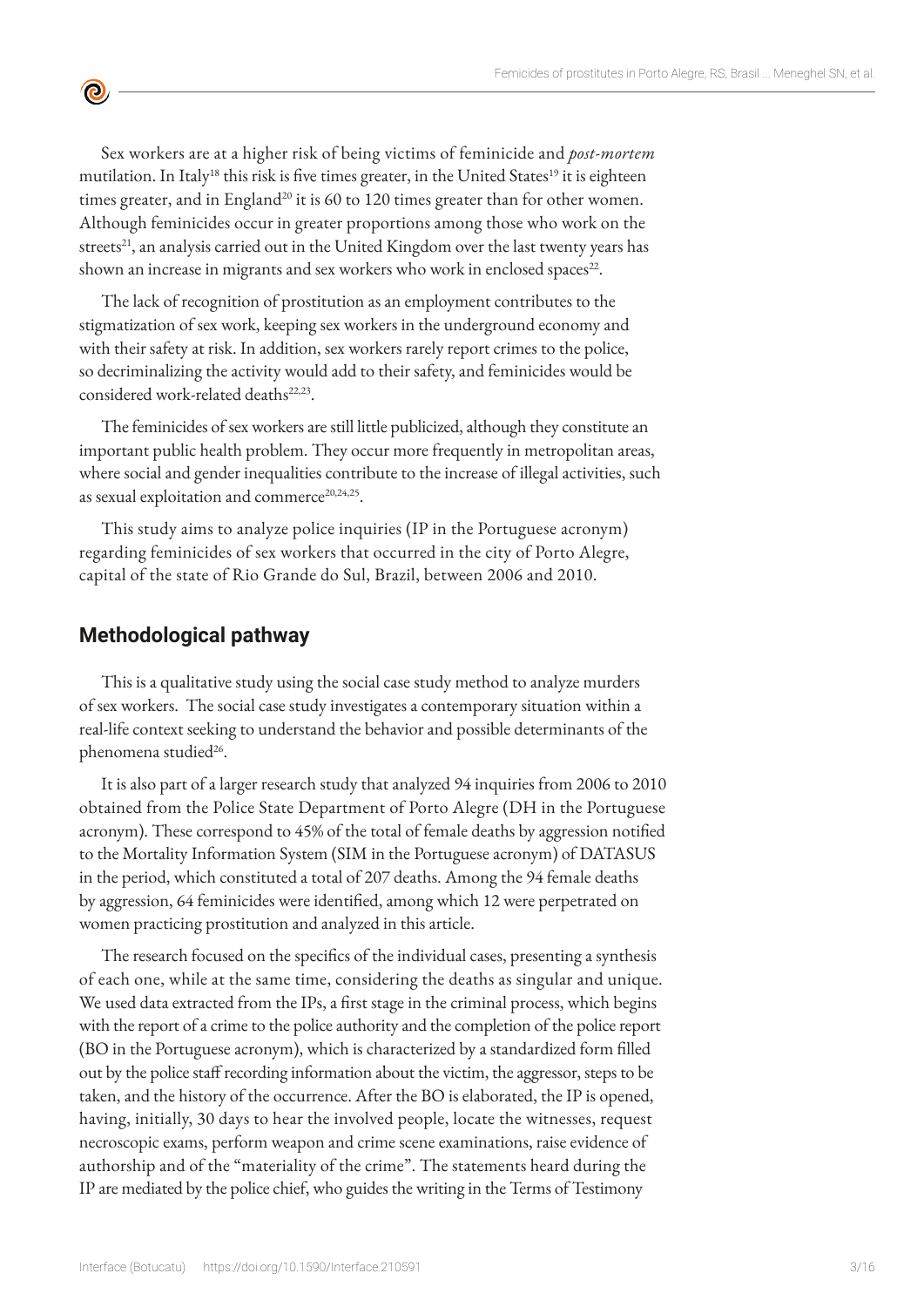and Records of Qualification and Interrogation, using standardized language. The IP is concluded with the report of the police station chief, which presents the first version of the crime, translating the language into legal language. After the IP is sent to the Forum for a criminal action to be filed $27$ .

 $\bullet$ 

The data from the 12 IPs were compiled into a text corpus in order to proceed to the analysis and reconstruction of the narratives, understanding the triggers of the crimes, the scenarios where they occurred, the description of the act and characteristics of the deaths. To characterize these crimes, the theoretical references of Carcedo<sup>14</sup> were used, making it possible to categorize them in three groups: crimes of poverty, sexual crimes, and hate crimes.

In the reports of the investigations, the study respected the standardized spelling and linguistic style present in police records. For each of the deaths a descriptive sentence was used, trying to express the synthesis of the case, and the women victims were identified according to demographic characteristics referring to age and race/color.

The study is part of a research project entitled "Gender-based Femicides and Murders in Rio Grande do Sul"28 and the project was approved by the Ethics and Research Committee of the Federal University of Rio Grande do Sul under number 473/2009 . Although these data were compiled in the DH of Porto Alegre approximately ten years ago, in the itinerary of this research on feminicides<sup>28</sup>, they remain valid to the extent that feminicides of sex workers continue to occur at increasing levels, with a portion of them related to new femicide scenarios: the networks of sexual exploitation and criminal groups linked to trafficking<sup>14,16</sup>.

# **Feminicides of prostitutes: who are they and how do they die?**

The 12 inquiries regarding feminicides of sex workers in Porto Alegre in the years 2006 to 2010 represented 13% of the 64 deaths categorized as feminicides. However, these 64 IPs provided by the DH constituted only 45% of the total. Expanding the total number of deaths and considering the 207 deaths recorded in the SIM, feminicides in prostitutes would correspond to 6% of the cases, indicating a high risk of death for this professional group, in line with other studies<sup>20,24</sup>.

The victims were young women, average age of 21 years, two of them minors, pointing out to a juvenilization of those who practice prostitution. They had little or no schooling, and in several statements, there were references that they prostituted themselves out of economic necessity.

Two of them were declared to be black, but it must be taking into account that in the case of homicide, the racial declaration is made by the expert at the Forensic General Institute. Thus, many black women may have been considered white, which is common in a country still ruled by racism, causing social workers, when filling in the question of race/color, to "whiten" the service users.

The settings where women live contribute to this type of crime. Porto Alegre, the city where the study was carried out, has suffered in the last years a process that Monica McWilliams<sup>29</sup> calls "stress society", in which there is an increase in violence against women.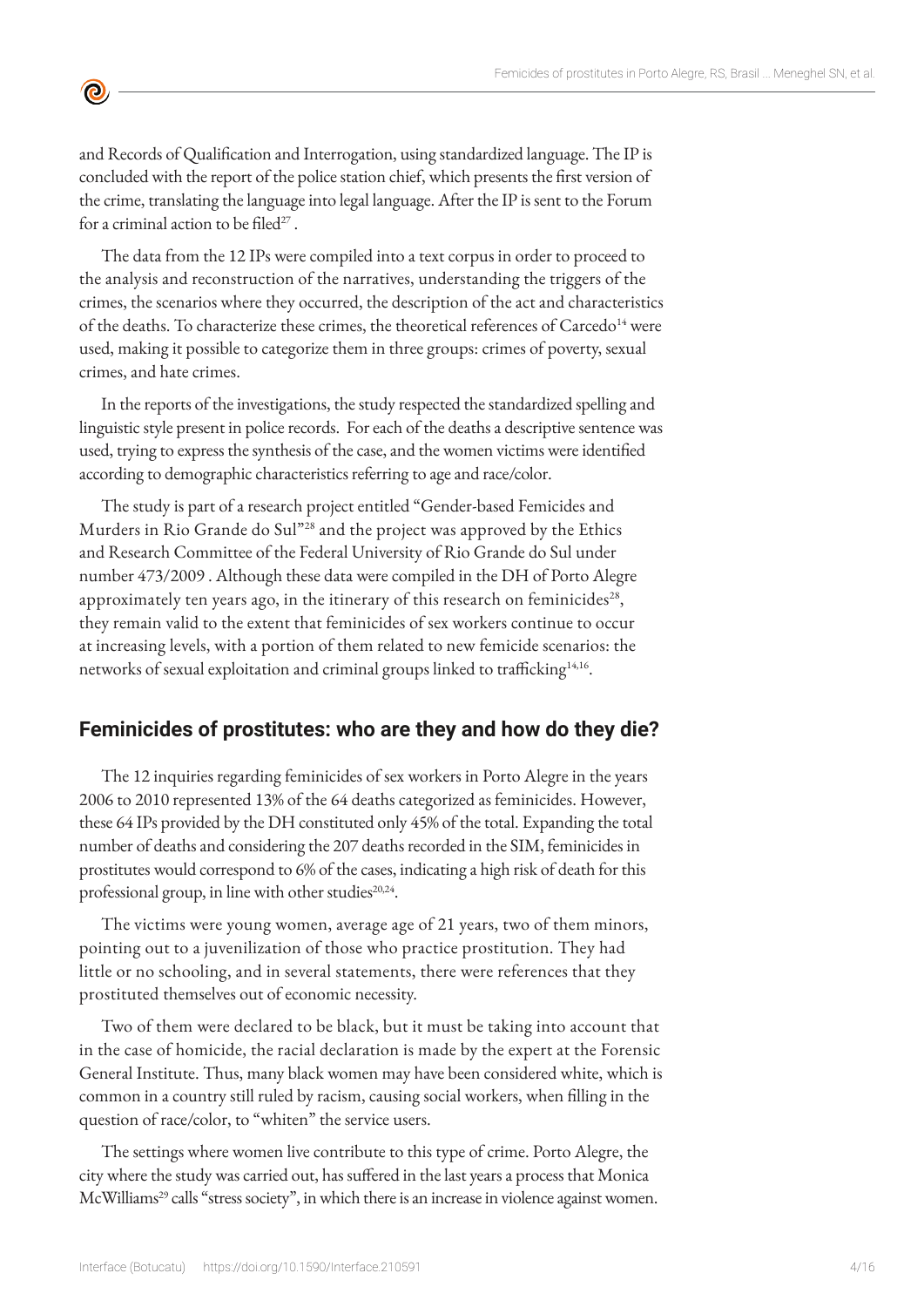These territories are undergoing transformations, which may include gentrification with removal of residents and eviction of buildings, lack of housing, work, and social facilities, increase of the street population, presence of drug gangs, militias, and urban violence.

 $\bullet$ 

 The murdered women lived and prostituted themselves in the poorest areas of the city, in neighborhoods marked by violence and drug trafficking and in urban spaces where the State has little or no presence, where prostitution and other social practices are ruled by parallel, masculine, male chauvinist and misogynist law of organized crime.

Women who work on the streets are more vulnerable to violence from clients, pimps, johns, and other profiteers<sup>5</sup> and have a higher risk of being murdered than those who work indoors<sup>24</sup>. Six of them worked on the streets and some used public spaces, such as vacant lots, for commercial sex. They were murdered in these same places, in the exercise of prostitution, while in the population as a whole, most feminicides occur in the domestic environment<sup>30</sup>.

The inquiries analyzed presented little information, while in some cases, only the police report and the death certificate were included, and they were closed due to lack of evidence. In five inquiries there were no indictments and several of the aggressors indicted were not found because they were fugitives. Some of them had criminal records and two were serving semi-open sentences, indicating that sex workers who are murdered are most of the time murdered by aggressors with criminal records<sup>31</sup>. In a study that analyzed a cohort of feminicides in prostitutes in the United States, it was observed that most were killed by clients and the motives included free use of sexual services, executions, and frivolous motives, such as fights, robberies, and drug use or debts related to them<sup>19</sup>.

Reading the indictments, it may be observed the construction of a discourse that has as its reference the evaluation of the previous lives of the victims and the accused, whose conduct and habits are investigated and their social and psychological profiles are inferred<sup>27</sup>. Therefore, it is common to include aspects such as family and economic situation, including the profile of the aggressor, who most of the time has a criminal record; and of the victims, who are stigmatized for their sex work and/or (bad) maternity, and these factors are investigated and catalogued, in addition to psychological aspects such as the use of alcohol/drugs and depression.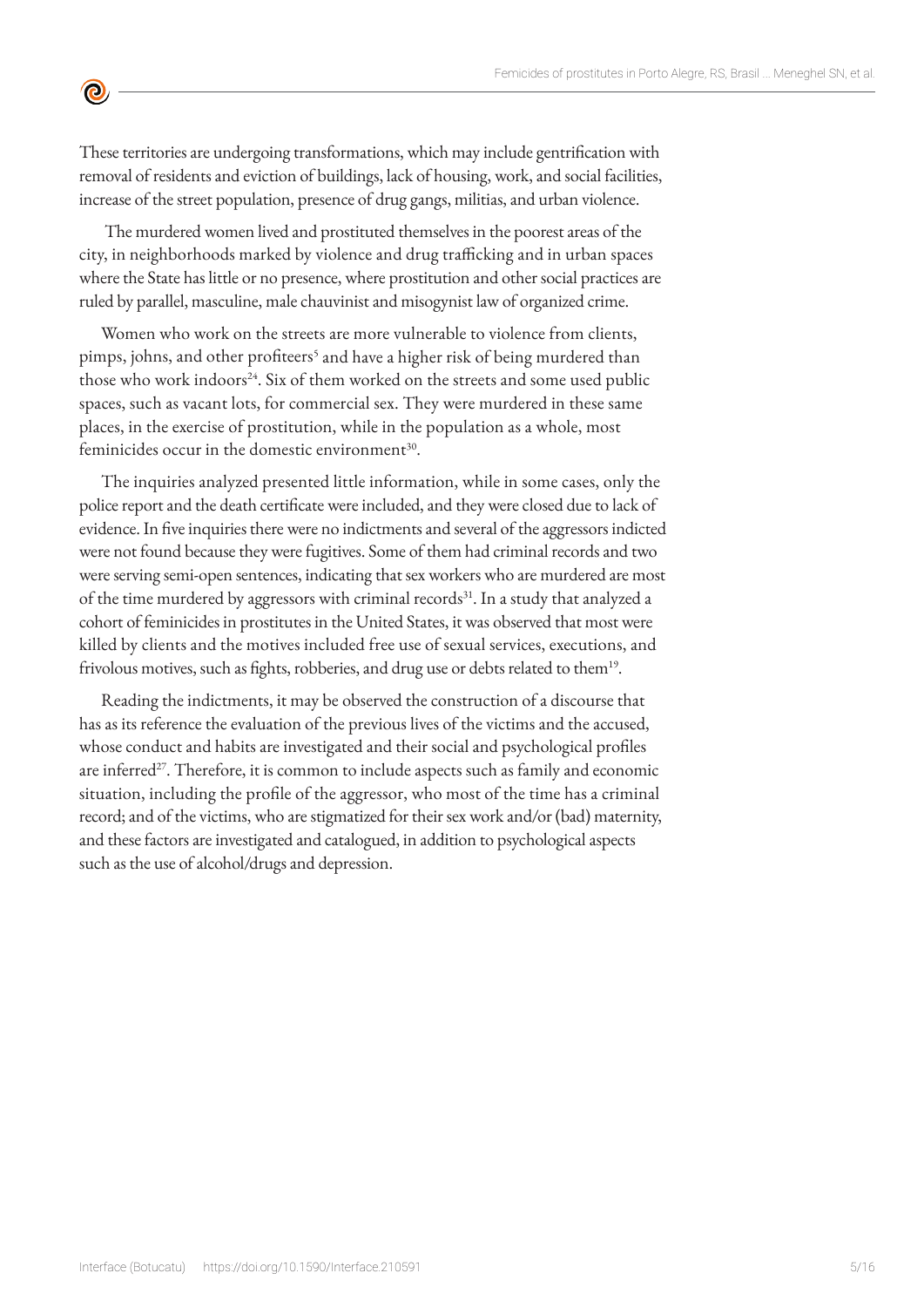# **Crimes of misery: victims of inequality**

 $\bullet$ 

In recent decades poverty got a feminine face and, even in countries where women have reached educational levels equivalent to men and in places where there is protection against gender discrimination, unemployment, precarious female workwore-houseand prostitution have increased. Prostitution is often the only alternative for survival<sup>32-34</sup>.

Currently, sex work is being organized on a large scale through transnational exploitation groups that place women in other countries and regions. Thus, they are left without safety nets, withholding their passports and/or forcing them to work under slave-like conditions<sup>14,16</sup>.

The term "crimes of misery" was used because all the murdered women lived in conditions of poverty, varying only in its intensity, in which the lack of resources to live on facilitates their entry into prostitution as an alternative for survival $32,34$ . This description was in many IPs: "she began to prostitute herself out of economic necessity"; "she prostituted herself on [avenue] Farrapos, a poor prostitution area"; "she prostituted herself in the bush", among other statements. The place where they lived, the settings and motives for the crime attested to the futility of the act and the derisory value of these lives, in which poverty aggravated vulnerability, marked the routes and facilitated the perpetration of feminicide.

It may be stated that these homicides would happen even if the women were not prostitutes, since executions due to debts and/or problems with trafficking, marital conflicts, and frivolous fights can happen to any woman. However, the empirical data show that when this woman, besides being poor, is a prostitute, lives in an area of trafficking and violence, and works on the streets, her life is worth next to nothing.

"Killed instead of her boyfriend"

She became a prostitute out of financial necessity because she was threatened by drug dealers for stealing 100 crack stones. However, it is suspected that this theft was carried out by her boyfriend. On the day of the murder, screams were heard in a bush near the place where she was prostituting. Even with the screams, there was no help, and she was killed by asphyxiation. Indicted: Careca and Billy (drug dealers). (L., black, 16 years old, IP1)

"She was barefoot and wearing only blue panties"

She was a prostitute on Avenida Farrapos, a poor neighborhood. She lived in a four-room shack with no wall covering. On the night of the crime, she was at home with her brother and two other people. She had left her six-month-old daughter with the child's father, who did not pay child support and wanted custody of the girl. Around two in the morning, someone forced the door of the house. She got up and asked her family members to hide. She goes to the living room where she is shot. Witnesses are heard, say it was execution by drug dealers. "Cashew hair-dyed. She lay in front of the stove, on the rug laid out on the floor of the kitchen-room. She was wearing only blue panties and had no shoes on. Indicted: none. (A., 20 years old, white, IP2)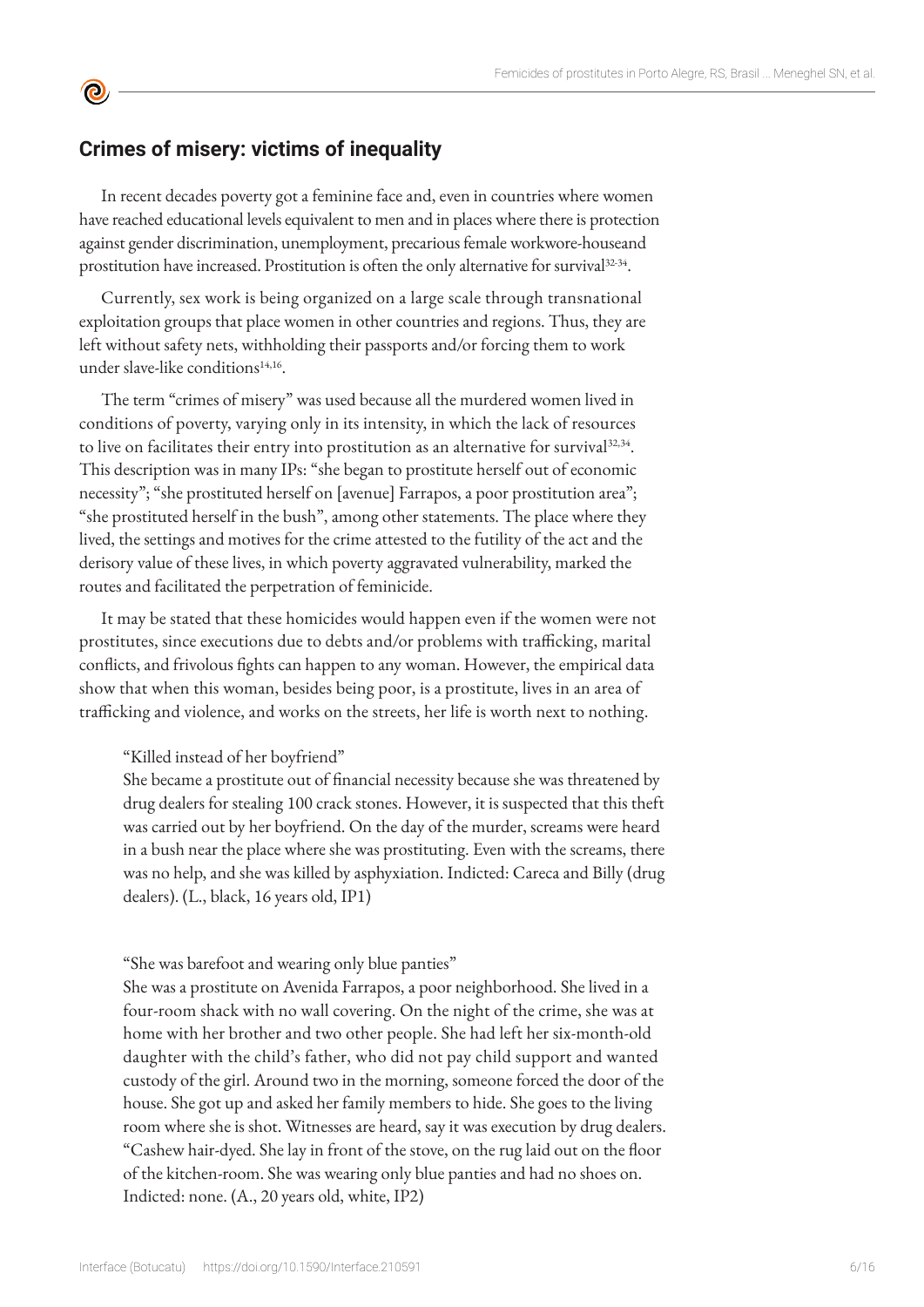"In dorsal decubitus on the cement floor of the kitchen" Separated from her husband two years ago, after a relationship marked by fights, threats, and physical aggression. She continued to share the house, a two-story house in a humble area of the city, where her ex-husband lived on the first floor and the upper floor was occupied by the victim, her son and her boyfriend. The ex-husband kept on beating her. The boyfriend wanted her to get out of the whorehouse. On the night of the crime, the ex-husband breaks into the kitchen where she was having dinner with her son, assaults her with a knife and finishes executing her with a shot. Indicted: Ex-husband. Confessed the crime. (V., white, 32 years old, IP3)

## "She was just a girl"

 $\bullet$ 

The victim and the perpetrator had been separated for three months. He accused her of having sex with her boss for money. He was aggressive, and the victim lived with assault marks. She stopped working and studying because he wouldn't allow it. She had gotten a job distributing pamphlets downtown, where she met her current boyfriend. Having not accepted the separation, she was stabbed to death. Indicted: boyfriend (M., white, 16 years old, IP4)

## "She was pregnant with Cachorrão's child"

Cafeteria attendant and prostitute in the city center. She told her sister that she was pregnant by her boyfriend, Cachorrão (Big Dog), and that his wife was threatening to kill her. She said Cachorrão intended to marry her. She was found dead in the bedroom-room apartment where she lived in the central zone. Shot. No witnesses: no one saw or heard anything. Indicted: none (M., 23 years old, white, IP5)

## "Died for an old pair of pants"

Murdered by gunshots as a result of a fight over the borrowing of a pair of pants. The mastermind, another prostitute, went with the aggressor, her boyfriend, who had been released from semi-open regime that day. He came down with a gun in his hand and the woman shouted: "Do what you have to do and let's go, just shoot her". Indicted: colleague and her boyfriend (K., white, 24 years old, IP6)

As evidenced by these cases, in a scenario of deepening inequalities of gender, race, and social class, women are the most affected by unemployment and job insecurity. They are left with sex work, whose lowest rank is street prostitution, living in poor and slum areas, and connections to trafficking for their own use, to negotiate debts, to ask for protection, or to be executed<sup>32,33</sup>.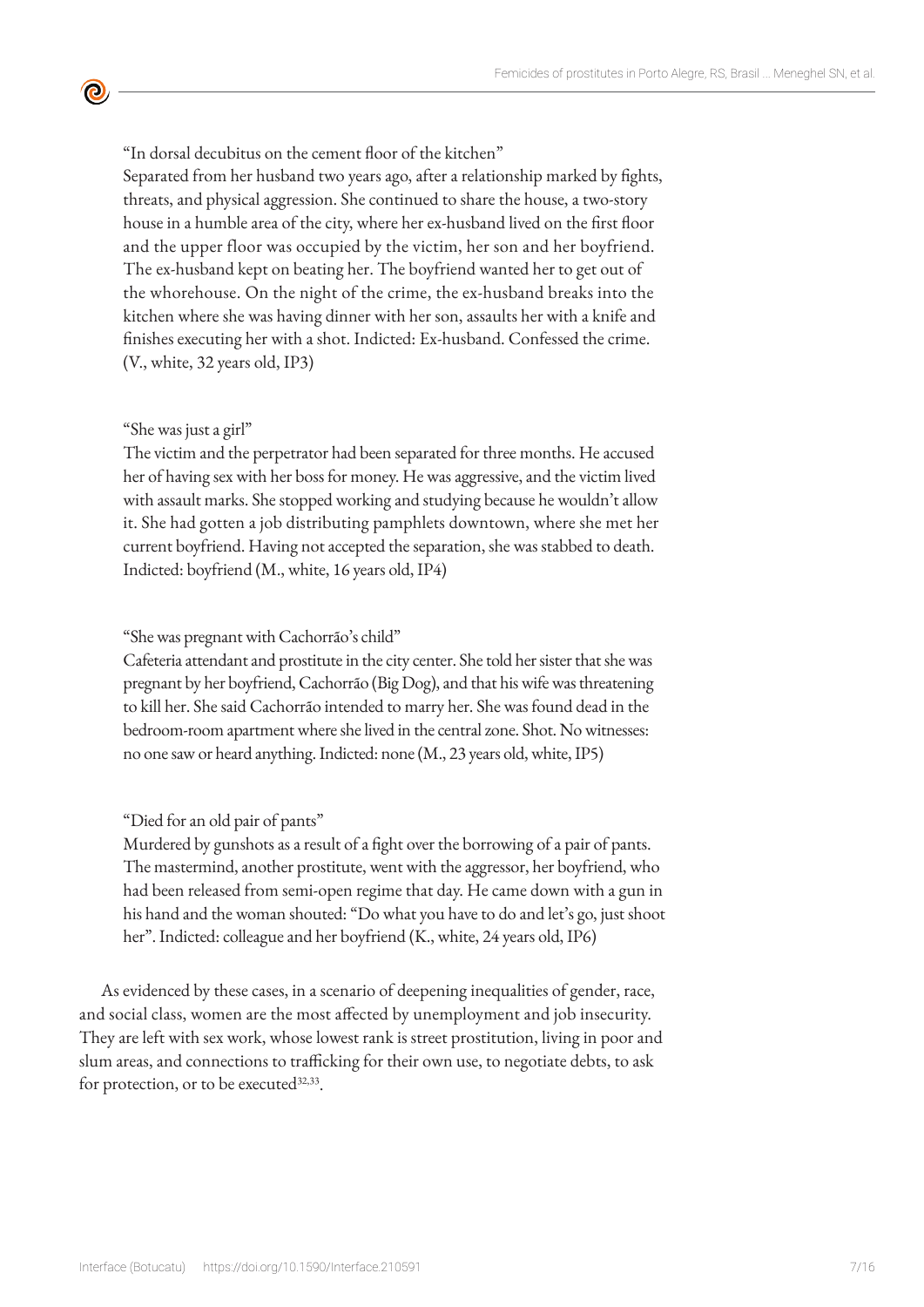As they may be easily eliminated, the motives are frivolous: small debts, fights among colleagues, borrowing used clothes, whose value does not exceed two dollars. Society's misogyny has repercussions among the women, who don't show solidarity among themselves and exercise gratuitous violence, accentuated by the trivialization of the use of weapons: "Do what you have to do and let's go, shoot at once", said her "friend" to the hired killer.

In Porto Alegre and as pointed out by other authors<sup>19,31</sup>, these feminicides occurred in poverty settings, commercial sex in dangerous places, proximity to crime areas, drug use, and relations with the drug trade. In these locations, poverty and machismo are accentuated, and we can add racialization and violence, which act synergistically in producing the premature death of these young women.

# **Sexual crimes: gender victims**

 $\bullet$ 

Sexual violence goes hand-in-hand with the lives of girls and women and keeps thousands of them in situations of sexual exploitation<sup>15-17</sup>. Sexual violence occurs in a commercial relationship when the type of sexual intercourse is unwanted or not agreed upon, when the client refuses to use a condom, when there is pain, discomfort, or bleeding, when the woman asks to stop and the client does not comply, when objects are introduced into the genitals causing pain, when there are practices that put the woman's life at risk. It includes rape, harassment, forced sex, unwanted sexual practices, and genital injuries, which can lead to genital mutilation and death<sup>35,36</sup>.

Prostitutes have a higher exposure to sexual violence, a situation resulting from the unequal power relationship established between the woman and the client, since in the act of buying sex, the man also feels entitled to rape the prostitute<sup>5</sup>.

In the inquiries analyzed, it was reported that some of them were found naked: "she was wearing only blue panties and was barefoot"; "the body was found with her clothes off (pants and panties)"; they presented aggression marks, bleeding and genital lesions, additionally to used condoms next to the bodies "near the body a key chain, two used condoms, a lighter, a crack pipe".

Raping is among the practices used to impose territorial control, including over dead bodies, says Ana Carcedo<sup>14</sup>, and women murdered by gangs, trafficking, militias, and war conflicts are raped and stripped of their clothes, while men do not go through this sexualized exposure, since stripping a body naked after death means a form of feminized humiliation.

There were seven feminicides in which sexual violence occurred, if hate crimes are included in this category, in addition to sexual crimes. Although the killers can be any men from the women's relationships or strangers, feminicides of prostitutes are usually perpetrated by clients or pimps<sup>31</sup>. "She went to serve two clients, in Vila Cruzeiro"; "prostitute and dancer in nightclub, supported her boyfriend and pimp". In this context, men consider themselves owners of female bodies, especially of sex workers, feeling liberated to use them and discard them when they are no longer useful for them.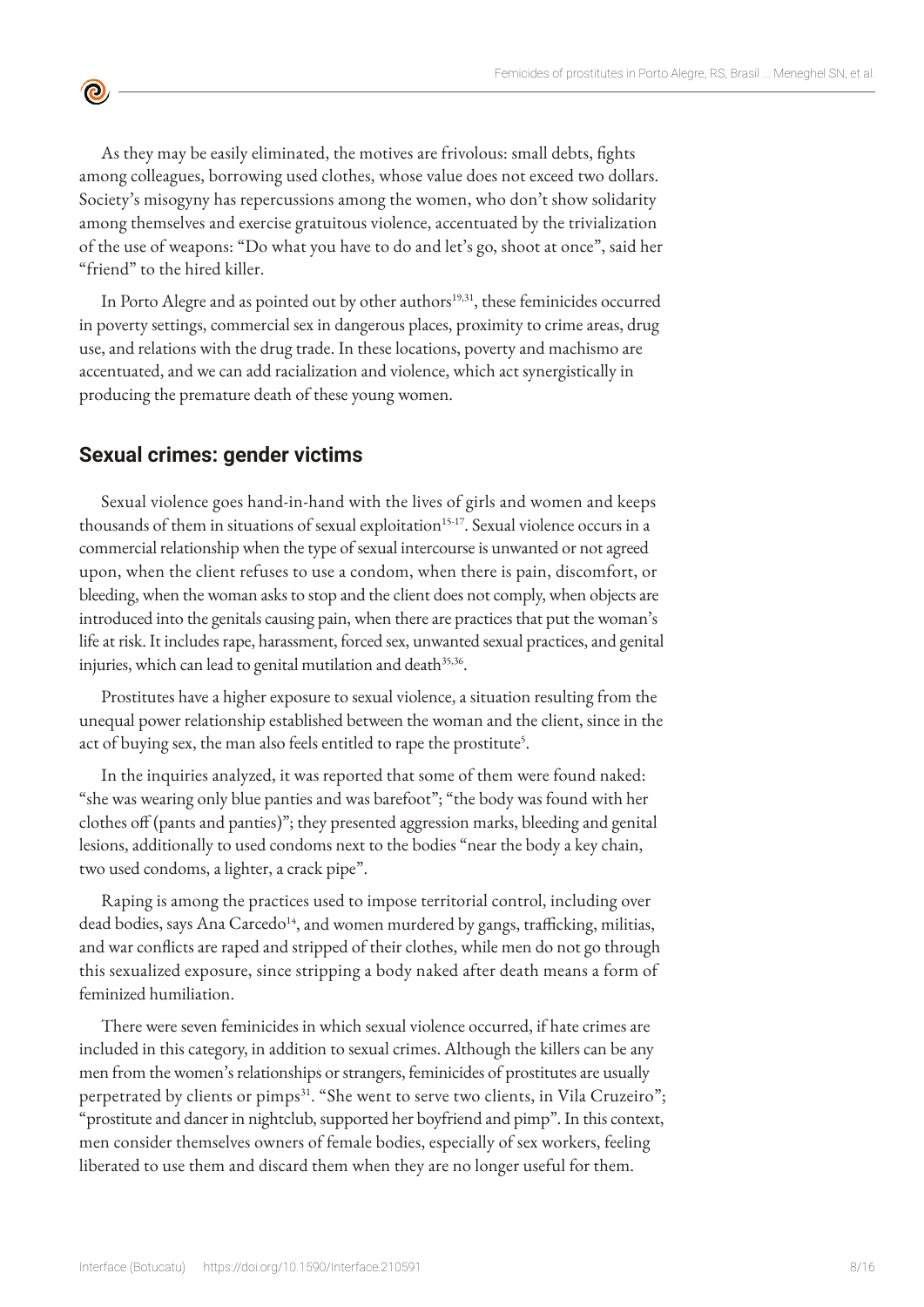"Next to the body, three used condoms, 2 IDs and a bank card in the client's name" Young woman who was prostituting herself on the street. She went to meet two clients, father and son, in a house in Vila Cruzeiro (a poor area with drug traffic). She was stabbed to death and left in the house wrapped in a rug. She showed signs of a struggle. Neighbors heard screams, saw a man digging a ditch in the courtyard and leaving with a bag. In the house there were signs of a struggle, fallen furniture, blood and three used condoms, confirming the rape. Indicted: father and son still at large (C., black, 19 years old, IP7)

#### "Naked, shot in the head"

 $\bullet$ 

Prostitute and nightclub dancer, supported her boyfriend and pimp. He was violent, always armed, and demanded a toll for the other girls in the club. She wanted to end the relationship, permeated by violence, and go live with her mother. This was the reason for the fight on the day of the murder. He left the apartment in the morning, returned at noon, went upstairs and came running back, telling the doorman that they had had a fight, that she had committed suicide, and that he was going to get help, but he never showed up again. The homicide was motivated by improper motive, since it occurred because the author had a feeling of possession/property towards the victim Indicted: pimp. Preventive custody requested. (T., white, 24 years old, IP8)

#### "I choked her out of pity"

Found dead by the owner of a house who, upon arriving from a trip smelled a strong odor and said he thought of a dead animal. The body was in a state of putrefaction, which hinders the necropsy, hidden under the sofa. The house owner's partner confessed to the crime. He said that he had a sexual relationship with the girl and that she fell down the stairs, as she was soffering he choked her out of pity. He hid the body because he is a fugitive from justice, had killed his employers, and had a warrant for his arrest. Indicted: Companion of the owner of the house. Preventive custody requested. (F., 25 years old, white, IP9)

The feminine hierarchization into categories, in which prostitutes are in a less privileged position, means that these deaths do not produce empathy in society, not even among other women, and it is usual to put the blame on the victims themselves.

The occurrence of feminicide, a type of crime linked to the patriarchal system that makes women vulnerable to a greater or lesser degree, stems, in the case of prostitutes, from the fact that they are women available to everyone. This arrangement makes the man who buys the service feel like the possessor of a body and flesh that for him no longer represents a human being, but becomes an object<sup>5,37</sup>: "I choked her out of pity".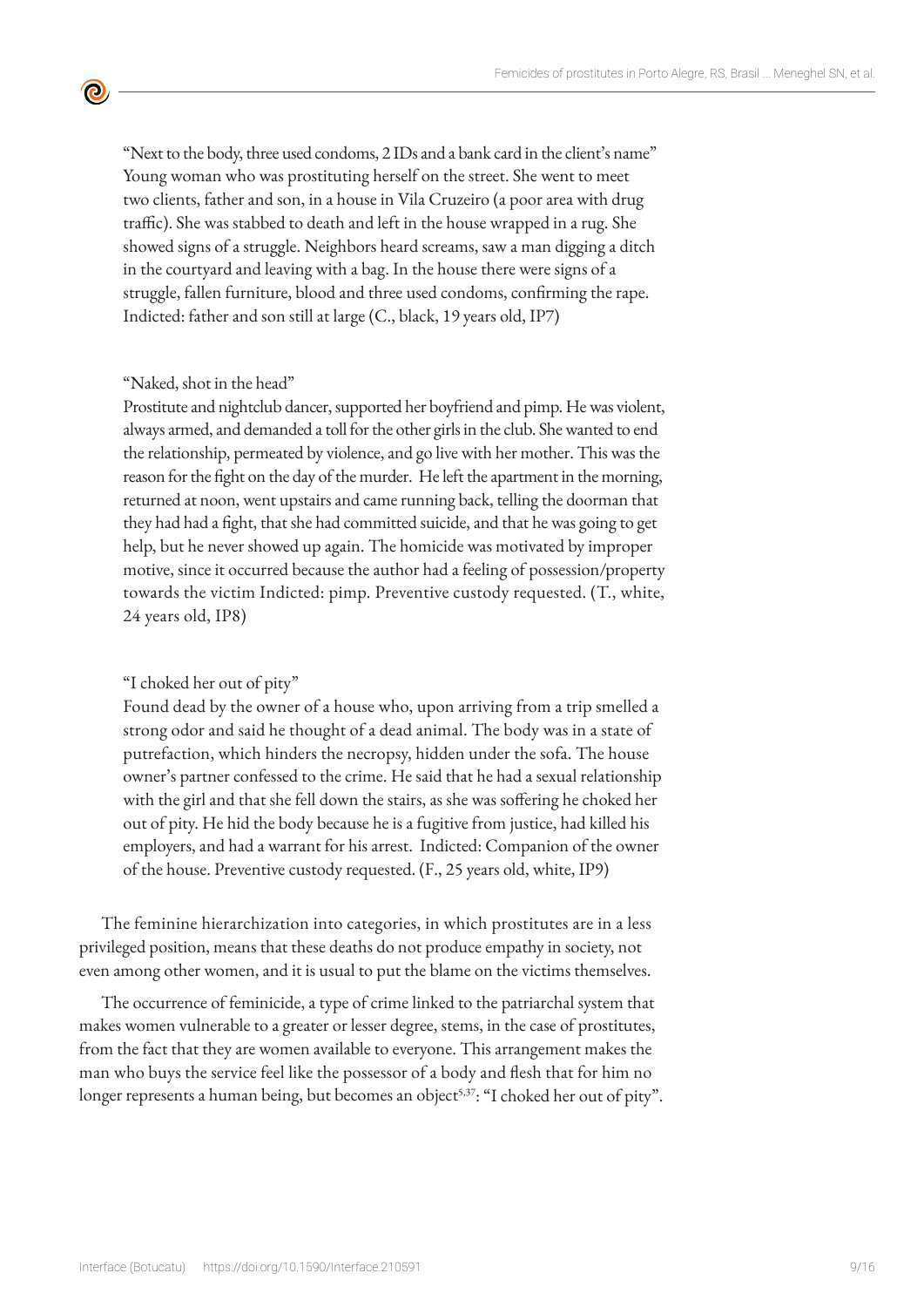# **Hate crimes: victims of cruelty**

**©** 

Hate crimes are considered those committed against a person because of their belonging to an ethnicity, race, sexual orientation, gender identity, religion, social, physical or mental condition. The aggression is carried out to affect the group to which the victim belongs and to manifest the desire for extermination or elimination of a group of people<sup>38</sup>.

Law No. 13104<sup>39</sup>, known as the "feminicide law," enacted in Brazil in 2015, categorizes the deaths of women for gender reasons as feminicides, considered a type of qualified homicide, included in the list of heinous crimes or hate crimes against women.

Feminicide, an act of control by men over women, functions supporting patriarchy $40$ and when it occurs in terror and hate scenarios, it is not limited to death, and there is rape, torture, mutilation, or collective rape before the murder. The goal is to destroy the victim's identity by striking her face, disfiguring her features, making her unrecognizable, and establishing total control over the woman's body and sexuality, used as territory to be not only occupied but also destroyed. In this way, it is not just about killing the victim, but dominating her.

The use of cruelty is a way to show that the aggressors control the lives, the bodies, and the sensations of their victims, configuring the logic of the torturer, carrying out true terrorism on women, to frighten and paralyze them if they transgress the masculine mandate<sup>14</sup>.

By Law 13.104, all feminicides, regardless of class, race, sexual orientation, age, or occupation, are considered heinous crimes. The cases presented below are categorized as hate crimes, which mean that these killings were perpetrated with extreme cruelty and in terror scenes:

## "38 knife wounds"

Body found near the Mexico Square, a hotspot of street prostitution and drug trafficking. Near the body, a key chain, two used condoms, a lighter and a crack pipe. There were no statements or witnesses, because the residents did not want to be identified. As per the number of wounds and defensive injuries, the victim was attacked by more than one person and this number of stab wounds constitutes a hate crime. Indicted: none. (C., 24 years old, white, IP10)

"She was running desperately after having left with her client"

He was working on the street in the harbor area. According to the security guard of a company near the crime scene, on the night of the murder, the woman was on the sidewalk when a young white man on a motorcycle approached her. After a conversation they got on the motorcycle and went to the vacant lot around the corner, where street prostitution is usual. After a while he observed the woman running back, apparently desperate. She disappeared from his view and later he learned that she was found dead in a nearby place. The body was found with her clothes off (pants and panties), with signs of sexual violence and condoms around her. Killed with seven stab wounds. There was no indictment (M., 36 years old, white, IP11)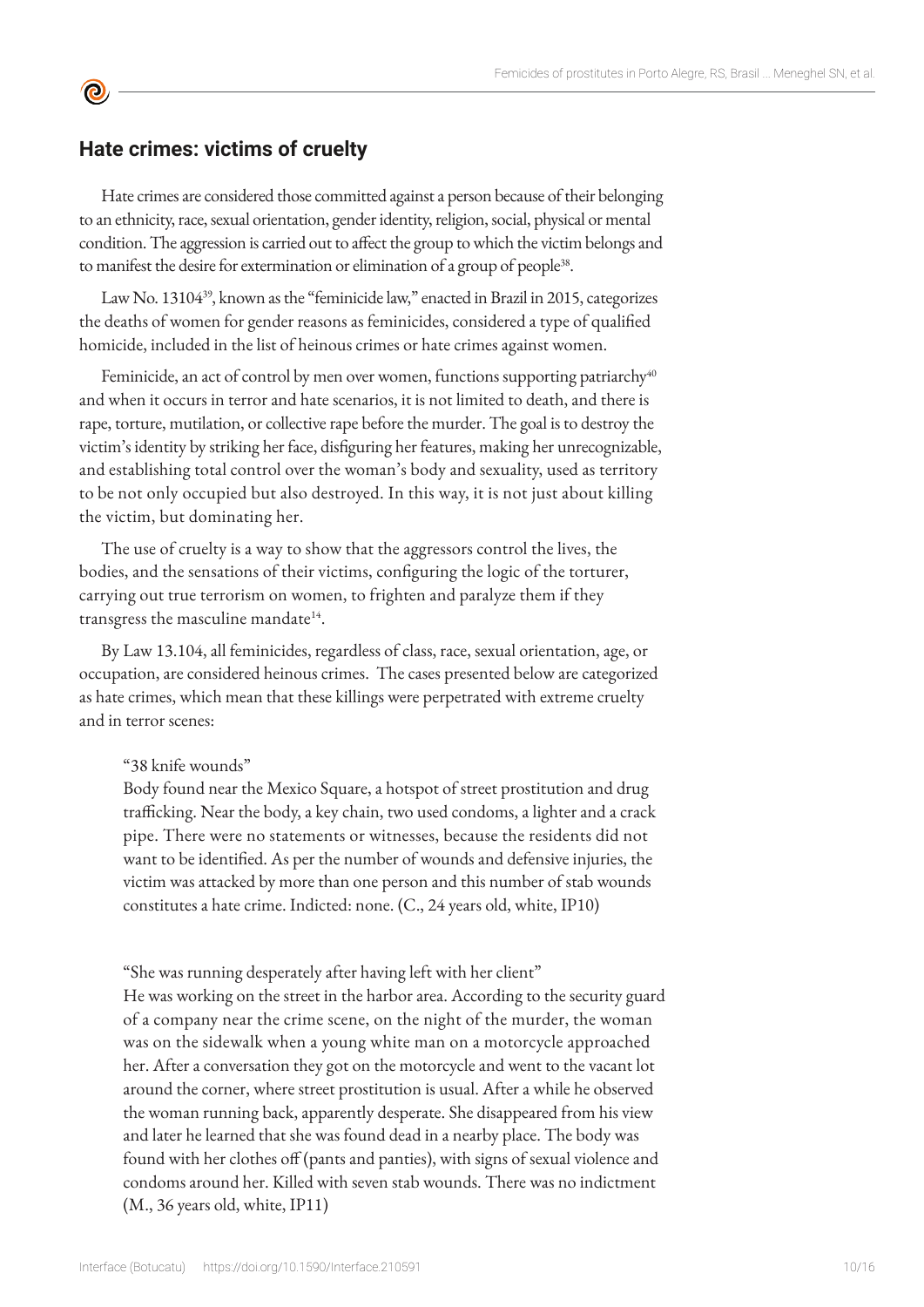"Said he was leaving because he messed up and killed a little whore on the strip" Killed by mechanical asphyxia, rape and torture. She used to prostitute herself near the place where she was found, in the Restinga neighborhood, which has a rural area and bushes. She was found in the woods on all fours, without underwear, tied to a tree by her neck with an extender and a steel cable. Anal and vulvar region bloodied, with traces of violent aggression, she had been raped before being killed. Two condoms beside the body, one of them with unidentified liquid. Indicted with a criminal record: rape and sexual assault, still at large. (F., 21 years old, white, IP 12)

Rape happening in hate crimes has as its objective the annihilation of the victim's will, who is expropriated of the control over her body-space. For Rita Segato<sup>41</sup> this act is political and repeats with a specific woman the colonial process of subordination of poor populations from peripheral countries. Thus, there is a message when a woman is eliminated with an absurdly high number of shots or stabs, "there were 38 wounds produced by a knife", since it doesn't take more than a shot from a firearm or a stab wound to take someone's life. The writing on the victim's body represents a male message, that in reality a weak and powerless man, to show off in front of other men.

An analysis on serial crimes in the United States, showed that although they have decreased over the last twenty years, when they occur there is a high probability that the victim is a prostitute and, the men who commit this type of crime go on to kill other victims $42$ .

In these deaths, considered hate crimes, the violence directed toward the annihilation of the other, in this case an unknown, poor woman, working as a prostitute in the homeless space of the street, occupying the lowest step in the social hierarchy, was so disproportionate that it goes back to the crimes that occurred in Ciudad Juarez<sup>43</sup>, a territory of a peripheral capitalist country where the law of the militias, the maras, the gangs, and drug trafficking is in force, and where feminicides occur to reinforce the toxic masculinity of these groups.

Even in the presence of violence in a (perhaps) smaller dimension, this type of feminicide also happens in Porto Alegre, where a young woman "was found in the bushes, on all fours, without underwear, tied to a tree with an extender and steel cable".

# **Final considerations**

 $\bullet$ 

The present article analyzes a series of cases of feminicides on women who practiced prostitution in the city of Porto Alegre between the years 2006 and 2010. A social case study, it is also a piece of denunciation research, which showed the high frequency of feminicides, including hate crimes, and sexual violence perpetrated on poor women and sex workers.

A limitation of this study is that not all homicides of sex workers are gender-related, as considered by the United Nations study<sup>31</sup>, therefore not all of these deaths are typified as feminicides. However, when considering the precarious and violent settings in which these 12 women lived, we included all the sex worker victims in this analysis, even the four feminicides perpetrated by an intimate partner, one of them a pimp, and the two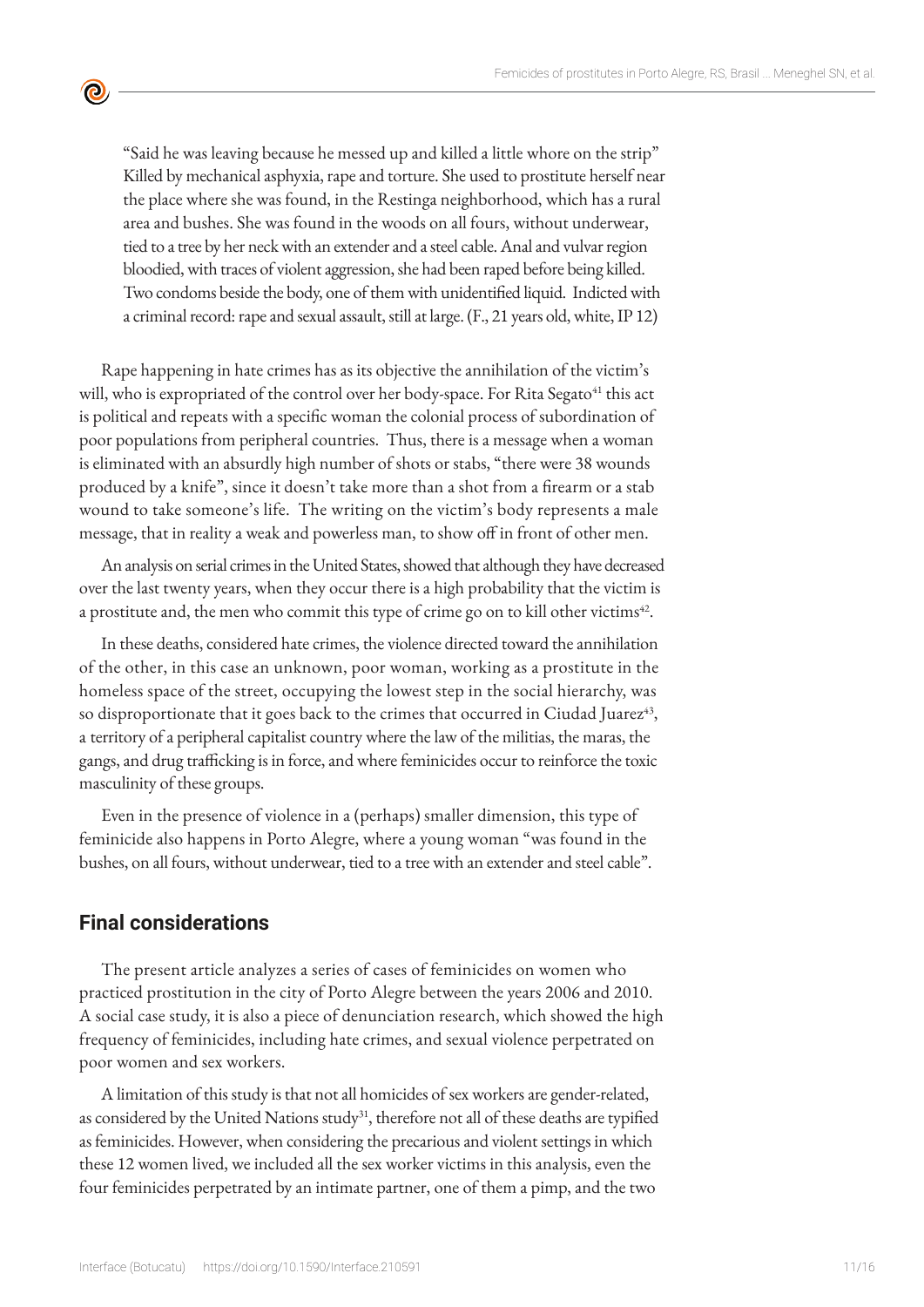executions by traffickers. The fact of being a prostitute means being stigmatized and segregated, it means having no support network and no family support, increasing her vulnerability to all types of violence, including lethal violence. This vulnerability is socially expressed, as these crimes do not produce any commotion or empathy, since the moralistic view that considers prostitutes to be "easy-lifers" is still in effect; concealing the fact that they are, in reality, "easy-dead women"<sup>44</sup>.

An additional fact to be considered is that these data were retrieved from the Police State Department of Porto Alegre until the year 2015, but were not published and represent a problem still scarcely studied in the literature, in addition to maintaining the rising prevalence of this type of death, related to new femicide scenarios: the networks of sexual exploitation and criminal groups linked to trafficking<sup>14,16</sup>, currently affecting trans women<sup>45,46</sup> who perform sex work.

Finally, feminicides of sex workers are common in the patriarchal system, in which there is eroticization of violence, dehumanization, and treatment of women as objects. This context imprints a connection between aggressive masculinity and pleasure, so that feminicide comes to represent the maximum expression of sexuality as a form of power $37$ .

## Authors' contribution

All authors actively participated in all stages of preparing the manuscript.

#### Funding

**©** 

Research Productivity Grant/CNPq. Process 309707/2009-9. "Femicídios: homicídios de mulheres no Rio Grande do Sul".

Public Notice 20/2010 - Relações de gênero, mulheres, feminismos. Process 401870/2010-3. "Femicídios: homicídios de mulheres no Rio Grande do Sul".

#### Conflict of interest

The authors have no conflict of interest to declare.

## Copyright

This article is distributed under the terms of the Creative Commons Attribution 4.0 International License, BY type (https://creativecommons.org/licenses/by/4.0/deed.en).

#### $\left($ cc) BY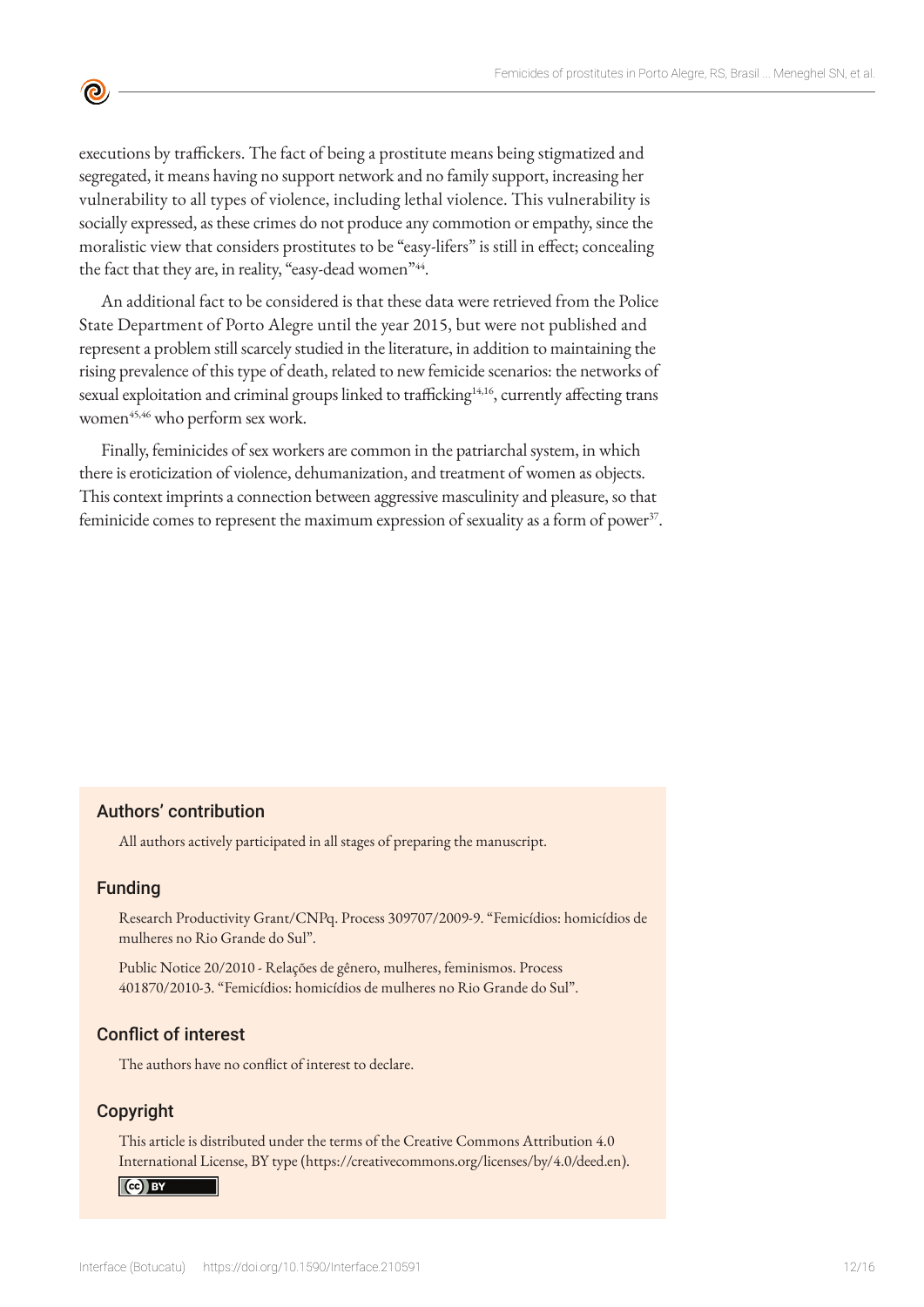**Editor** Ana Flávia Pires Lucas D'Oliveira **Associated editor** Josefina Leonor Brown

**Translator** Félix Héctor Rígoli

**Submitted on** 09/01/21 **Approved on** 10/26/21

## **References**

- 1. Russo G. No labirinto da prostituição: o dinheiro e seus aspectos simbólicos. Cad CRH. 2007; 20(51):497-514.
- 2. McKinnon C. Trafficking, prostitution and inequality. Harv Civ Rights-Civil Lib Law Rev. 2011; 46:271-309.
- 3. Guimarães RM. Prostituição: patologia, trabalho, prazer? O discurso de mulheres prostitutas [dissertação]. Ribeirão Preto: Faculdade de Filosofia Ciências e Letras-USP; 2007.
- 4. Delphy H. Patriarcado. In: Hirata H, Laborie F, Doaré H, Senotier D. Dicionário crítico do feminismo. São Paulo: Editora Unesp; 2009. p. 173-8.
- 5. Pateman C. O contrato sexual. Rio de Janeiro: Paz e Terra; 1993.
- 6. Goldmann C. Current assessment of the state of prostitution. Paris: Fondation Scelles; 2011.
- 7. Amaya A, Canaval GE, Viáfara E. Estigmatización de las trabajadoras sexuales: influencias en la salud. Colomb Med. 2005; 36(3):65-74.
- 8. Ribeiro F. Proibições, abolições e a imaginação de politicas inclusivas para o trabalho sexual. In: Silva M, Ribeiro F, editores. Mulheres da vida. Mulheres com vida: prostituição, estado e políticas. Famalicão: Húmus; 2010. p. 277-88.
- 9. Schissel L, Fedec K. The selling of innocence: the Gestalt of danger in the lives of youth prostitutes. Can J Criminol. 1999; 41(1):33-46.
- 10. Mirabete J, Fabbrini RN. Manual de direito penal. São Paulo: Editora Atlas; 2015.
- 11. Donel P. A regularização da prostituição. Jus Brasil [Internet]. 2011 [citado 6 Mar 2021]. Disponível em: https://espaco-vital.jusbrasil.com.br/noticias/2629880/aregularizacao-da-prostituicao
- 12. Lipszyc C. Prostitución o esclavitud sexual? Lima: CLADEM; 2003.
- 13. Russel D, Caputti J. Femicide: the politics of women killing. New York: Twayne Publisher; 1992.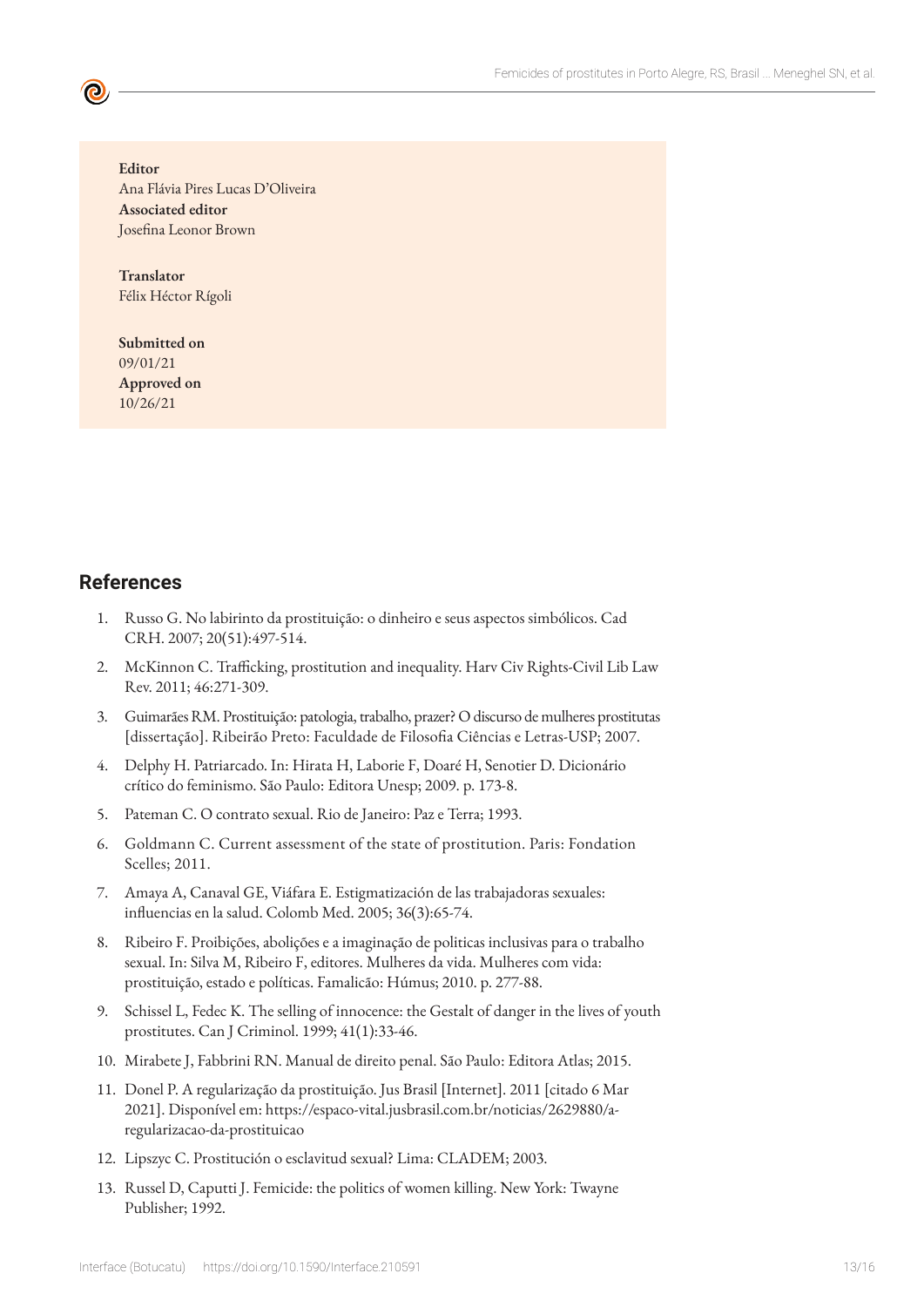14. Carcedo A. No olvidamos ni aceptamos: femicidio em Centro América, 2000-2006. San Jose: CEFEMINA; 2010.

ල

- 15. Global Burden of Armed Violence. When the victim is a women [Internet]. Geneva: GBAV; 2011 [citado 7 Mar 2021]. p.113-44. Disponível em: http://www.genevadeclaration. org/fileadmin/docs/GBAV2/GBAV2011\_CH4.pdf
- 16. United Nations Office on Drug and Crime (UNODC). Nações Unidas. Relatório Global sobre Tráfico de Pessoas. Viena: Nações Unidas; 2018.
- 17. Waiselfisz J. Mapa da violência 2012: homicídio de mulheres no Brasil. São Paulo: Instituto Sangari; 2012. (Caderno complementar 1).
- 18. Zara G, Theobald D, Veggi S, Freilone F, Biondi E, Mattutino G, et al. Violence against prostitutes and non-prostitutes: an analysis of frequency, variety and severity. J Interpers Violence. 2021: 1-27. Doi: https://doi.org/10.1177/08862605211005145.
- 19. Potterat JJ. Mortality in a long term open cohort of prostitute women. Am J Epidemiol. 2004; 159(8):778-85.
- 20. Salfati CG, James AR, Ferguson L. Prostitute homicides: a descriptive study. J Interpers Violence. 2008; 23(4):505-43.
- 21. Lowman J. Violence and the outlaw status of (street) prostitution in Canada. Violence Against Women. 2000; 6(9):987-1011.
- 22. Cunningham S, Sanders T, Platt L, Grenfell P, Macioti PG. Sex work and occupational homicide: analysis of a UK murder database. Homicide Stud. 2018; 22(3):1-18.
- 23. Campbell R, Sanders T, Scoular J, Pitcher J, Cunningham S. Risking safety and rights: online sex work, crimes and 'blended safety repertories'. Br J Sociol. 2019; 70(4):507-18.
- 24. Kinnel H. Violence and sex work in Britain. In: Day S, Ward H, editores. Sex work, mobility and health in Europe. London: Routledge; 2004. p. 179-94.
- 25. Sharpe K. Red light, blue light prostitutes, punters and the police. Abington: Routledge; 1998.
- 26. Becker H. Métodos de pesquisa em ciências sociais. São Paulo: Hucitec; 1993.
- 27. Pasinato W. Justiça e violência contra a mulher. O papel do sistema judiciário na solução de conflitos de gênero. São Paulo: Fapesp; 1998.
- 28. Meneghel SN. Femicídios e crimes pautados em gênero no sul do Brasil [projeto de pesquisa]. Porto Alegre: Universidade Federal do Rio Grande do Sul; 2011.
- 29. McWilliams M. Violence against women in societies under stress. In: Dobash RE, Dobash RP, editores. Sage series on violence against women, v. 9. Rethinking violence against women. New York: Sage Publications; 1998. p. 111-40.
- 30. Margarites AF, Meneghel SN, Ceccon RF. Feminicídios na cidade de Porto Alegre: Quantos são? Quem são? Rev Bras Epidemiol. 2017; 20(2):225-36.
- 31. United Nations Office on Drug and Crime (UNODC). Global study of homicide. Gender-related killing of women and girls. Vienna: United Nations; 2018.
- 32. Moreira ICCC, Monteiro CFS. A violência no cotidiano da prostituição: invisibilidades e ambiguidades. Rev Lat Am Enfermagem. 2012; 20(5):1-7.
- 33. Nascimento SD. Precarização do trabalho feminino: a realidade das mulheres no mundo do trabalho. Rev Polit Publicas. 2016; Esp:339-46.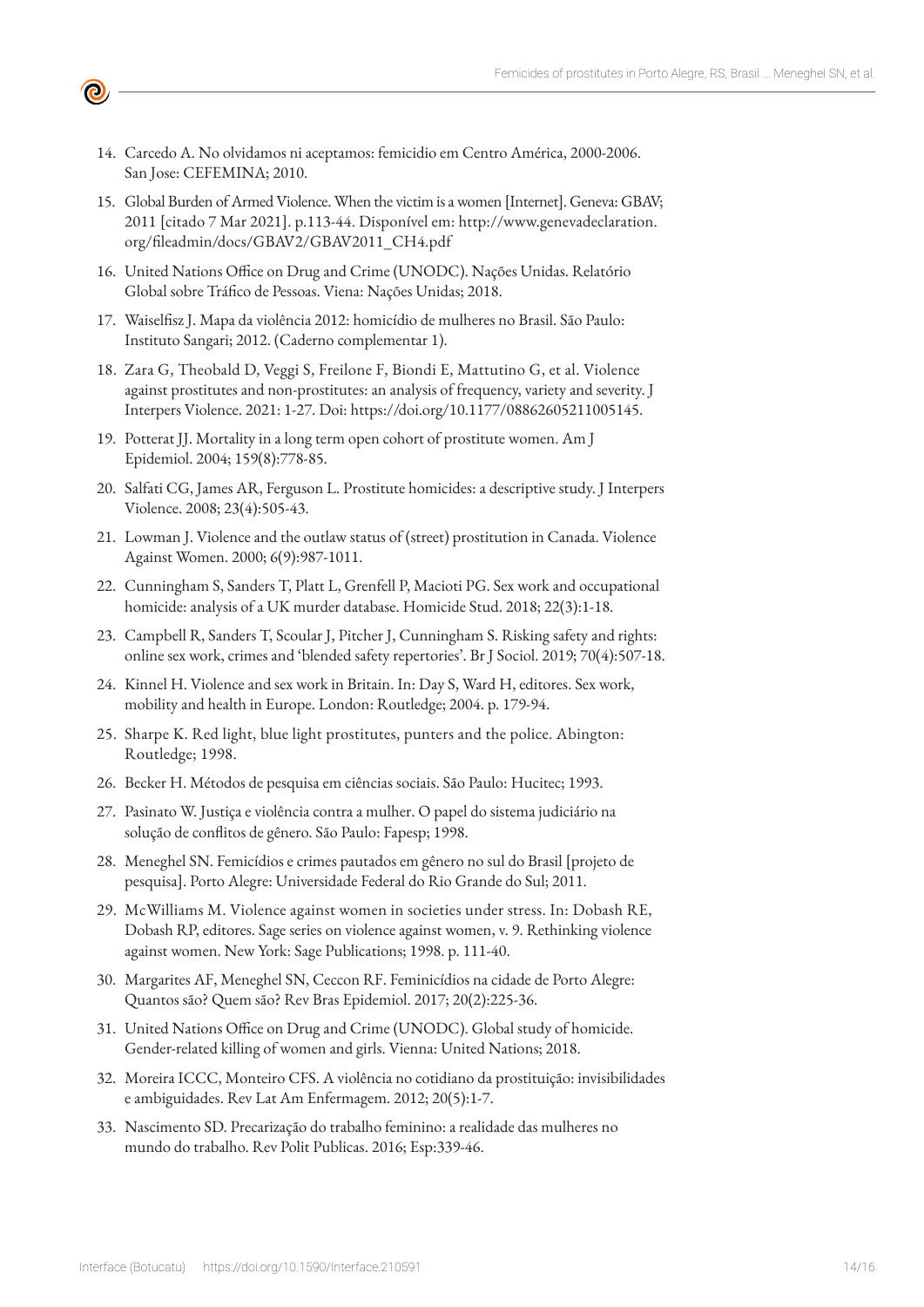34. Mathieu L. Ninguém se prostitui por prazer. Le monde diplomatique Brasil [Internet]. 1 Fev 2003 [citado 7 Mar 2021]. Disponível em: https://diplomatique.org.br/ninguemse-prostitui-por-prazer/

(Q)

- 35. Farley M, Barkan H. Prostitution, violence and posttraumatic stress disorder. Women Health. 1998; 27(3):37-49.
- 36. Krug E, Dahlberg L, Mercy J. Informe mundial sobre violencia y salud. Washington: OPAS, OMS; 2004.
- 37. Caputi J, Russell DEH. Feminicidio: sexismo terrorista contra las mujeres. In: Russell DE, Radford J, organizadores. Feminicidio: la política del asesinato de las mujeres. México: Universidad Nacional Autónoma de México–CEIICH; 2006. p. 53-69.
- 38. Ortega FT. O que são os crimes de ódio? Jus Brasil [Internet]. 2016 [citado 7 Mar 2021]. Disponível em: https://draflaviaortega.jusbrasil.com.br/noticias/309394678/oque-sao-os-crimes-de-odio
- 39. Brasil. Presidência da República. Lei nº 13.104, de 9 de Março de 2015. Altera o art. 121 do Decreto-Lei nº 2.848, de 7 de Dezembro de 1940 - Código Penal, para prever o feminicídio como circunstância qualificadora do crime de homicídio, e o art. 1º da Lei nº 8.072, de 25 de Julho de 1990, para incluir o feminicídio no rol dos crimes hediondos. Brasília: Presidência da República; 2015.
- 40. Biglia B, San Martin C. Estado de Wonder Bra. Entretejiendo narraciones feministas sobre las violencias de género. Barcelona: Virus Editorial; 2007.
- 41. Segato R. La guerra contra las mujeres. Madrid, Argentina: Traficantes de Sueños; 2016.
- 42. Quinet K. Prostitutes as victims of serial homicide: trends and case characteristics: 1970-2009. Homicide Stud. 2011; 15(1):74-100.
- 43. Segato RL. Território, soberania e crimes de segundo Estado: a escritura nos corpos das mulheres de Ciudad Juarez. Brasília: Editora UNB; 2005.
- 44. Meneghel SN, Ceccon RF, Hesler LZ, Margarites AF, Rosa S, Vasconcelos VD, et al. Femicídios: narrativas de crimes de gênero. Interface (Botucatu). 2013; 17(43):523-33.
- 45. Souza R. Epidemia de feminicídios, as mulheres querem viver, não sobreviver [Internet]. Midia Ninja; 2021 [citado 7 Mar 2021]. Disponível em: https://midianinja. org/renatasouza/epidemia-de-feminicidios-as-mulheres-querem-viver-nao-sobreviver/
- 46. Benevides BG, Nogueira SNB. Dossiê dos assassinatos e da violência contra travestis e transexuais brasileiras em 2020. São Paulo: Expressão Popular, ANTRA, IBTE; 2021.